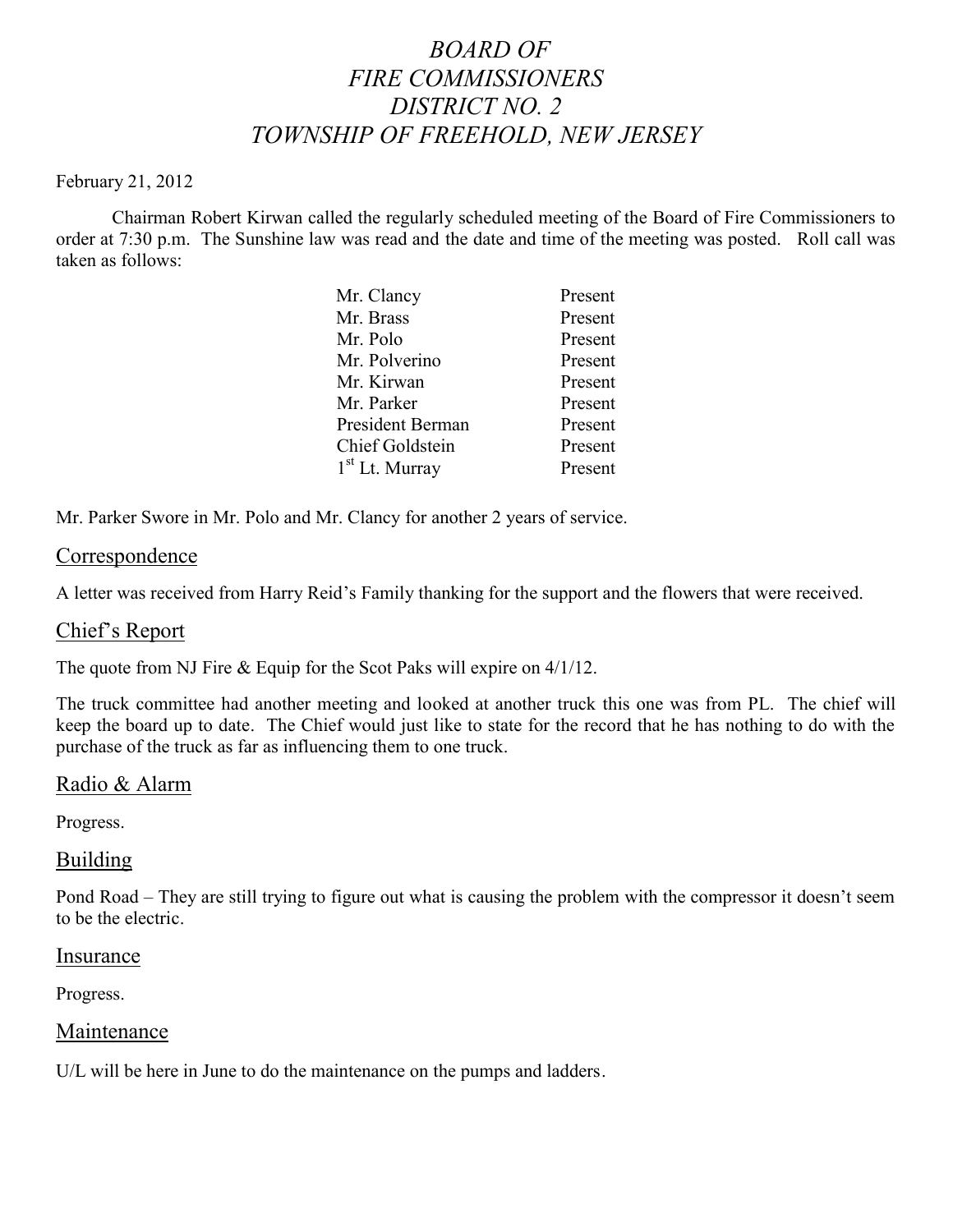## New Business

Mr. Parker went over the reorganization of the board everyone will keeps the positions they have which will be Mr. Kirwan – Chairman, Mr. Clancy Vice Chairman, Mr. Polverino Clerk, Mr. Brass Secretary, Mr. Polo

Treasurer, Mr. Parker Attorney, Mr. Stankewicz Accountant, Mrs. Lisa-Marie Clark Stenographer all meetings will be at 7:30 pm we will have meetings every  $2^{nd}$  and  $3^{rd}$  tues of the month from Jan-Mar and Oct- Dec and meetings every 3rd Tues April – Sept. The only change this year will be an extra meeting in April. Mr. Clancy made a motion and Mr. Kirwan  $2<sup>nd</sup>$  it role was called and the resolution passed.

Medical Exams – Gordon's Corner used Robert Wood Johnson but then changed recently to Taylor Mills Family Practice to make it more convenient for the company. Mr. Parker is going to see about getting some more information including prices and a contact name and number.

Mr. Polo wanted to remind the chief that the hose needed to be put on 74 it will be put on tomorrow night. He would like the paperwork on 90 so that he can schedule for service the chief will give it to him tonight. He would also like to know what the status of WCPS they should have started the work already Chief Goldstein will advise the board after he speaks to them. He would also like to know what the purpose of the e-mail to the board was which was just for informational purposes.

Chief Goldstein has suggested to the board to purchase training dvd's for 90 the cost would be about \$1,200.

#### Old Business

Grant – Nicole Amone is the contact for the FEMA Office. Mr. Brass has her number if he has any questions.

Equip. Policy – Mr. Brass has written a policy and presented to the board for their review and comments.

Central Contractor registration approval which needs to be renewed annually Mr. Brass will keep track of that.

#### Treasurer's Report

Freehold Savings Bank

|                | Checking            | 627.79         |
|----------------|---------------------|----------------|
|                | Money Market        | 724,819.59     |
|                | <b>CD</b>           | 923,848.23     |
| Total assets:  |                     | \$1,649,295.61 |
| February Bills |                     |                |
| 8230           | Donna Brass         | 100.00         |
| 8231           | Cheryl Cook         | 100.00         |
| 8232           | Gail Tomlinson      | 100.00         |
| 8233           | Joseph Chiusano     | 100.00         |
| 8234           | JCP & L             | 297.22         |
| 8235           | NJ Natural Gas      | 1,090.04       |
| 8236           | Verizon             | 425.06         |
| 8237           | <b>Staples</b>      | 1,227.91       |
| 8238           | Verizon Wireless    | 846.40         |
| 8239           | Best Buy            | 471.56         |
| 8240           | Cablevision         | 224.70         |
| 8241           | Bryce's Auto Supply | 162.35         |
| 8242           | Corbin Electric     | 315.00         |
| 8243           | ESI                 | 310.00         |